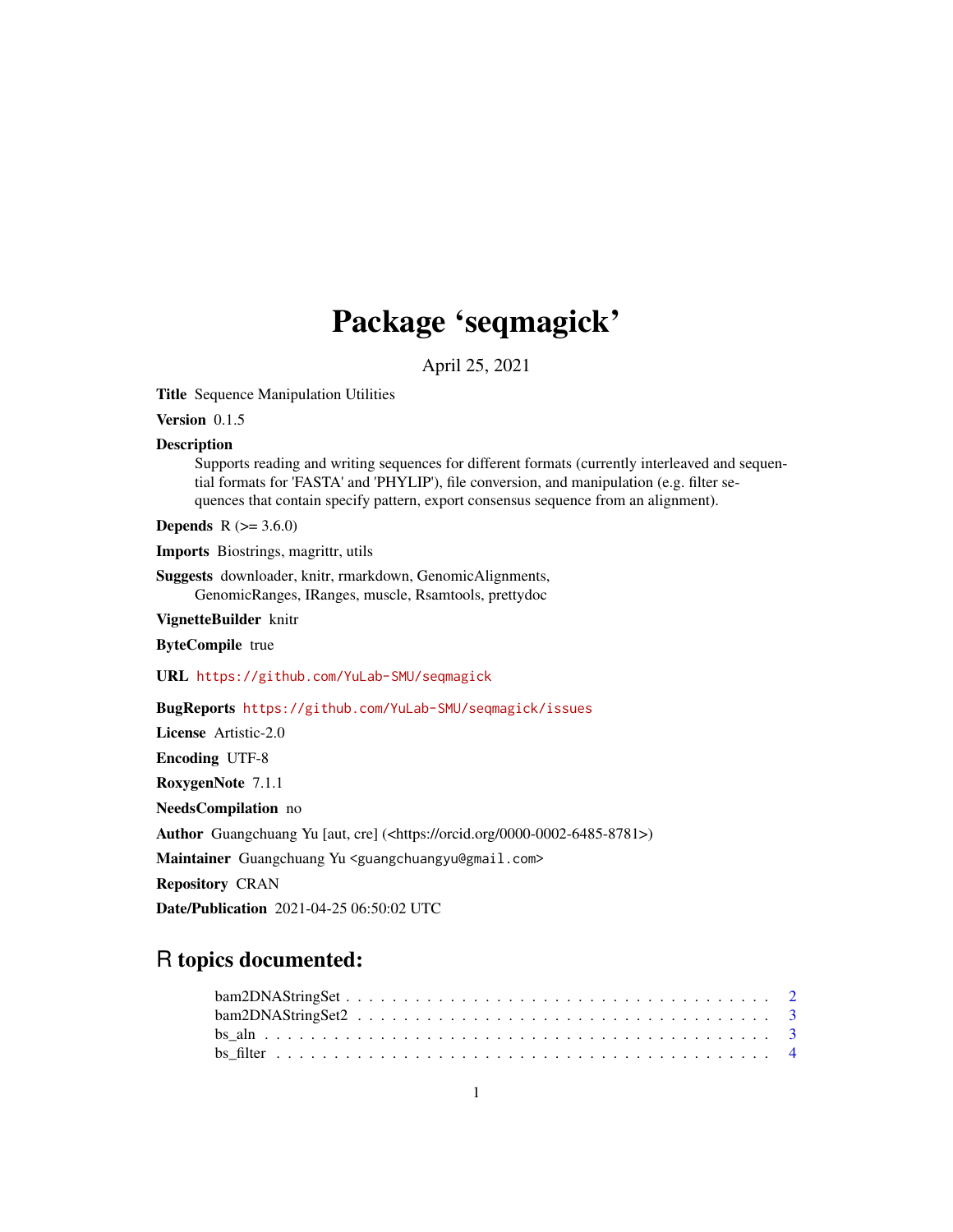## <span id="page-1-0"></span>2 bam2DNAStringSet

|                                                                                                              | -5        |
|--------------------------------------------------------------------------------------------------------------|-----------|
|                                                                                                              | 5         |
|                                                                                                              | 6         |
|                                                                                                              | 7         |
|                                                                                                              | 8         |
|                                                                                                              | 8         |
|                                                                                                              | 9         |
|                                                                                                              | <b>10</b> |
|                                                                                                              | -10       |
|                                                                                                              | -11       |
|                                                                                                              |           |
|                                                                                                              |           |
|                                                                                                              | - 13      |
|                                                                                                              |           |
| $phy\_write \dots \dots \dots \dots \dots \dots \dots \dots \dots \dots \dots \dots \dots \dots \dots \dots$ | - 15      |
|                                                                                                              | - 15      |
|                                                                                                              |           |
|                                                                                                              | 17        |
|                                                                                                              |           |

#### **Index** 2008 **[18](#page-17-0)**

bam2DNAStringSet *bam2DNAStringSet*

## Description

convert bam file to aligned fasta file

## Usage

bam2DNAStringSet(bamfile, refseq)

## Arguments

| bamfile | bam file                    |
|---------|-----------------------------|
| refseg  | refseq, DNAStringSet object |

## Value

DNAStringSet object

## Author(s)

Guangchuang Yu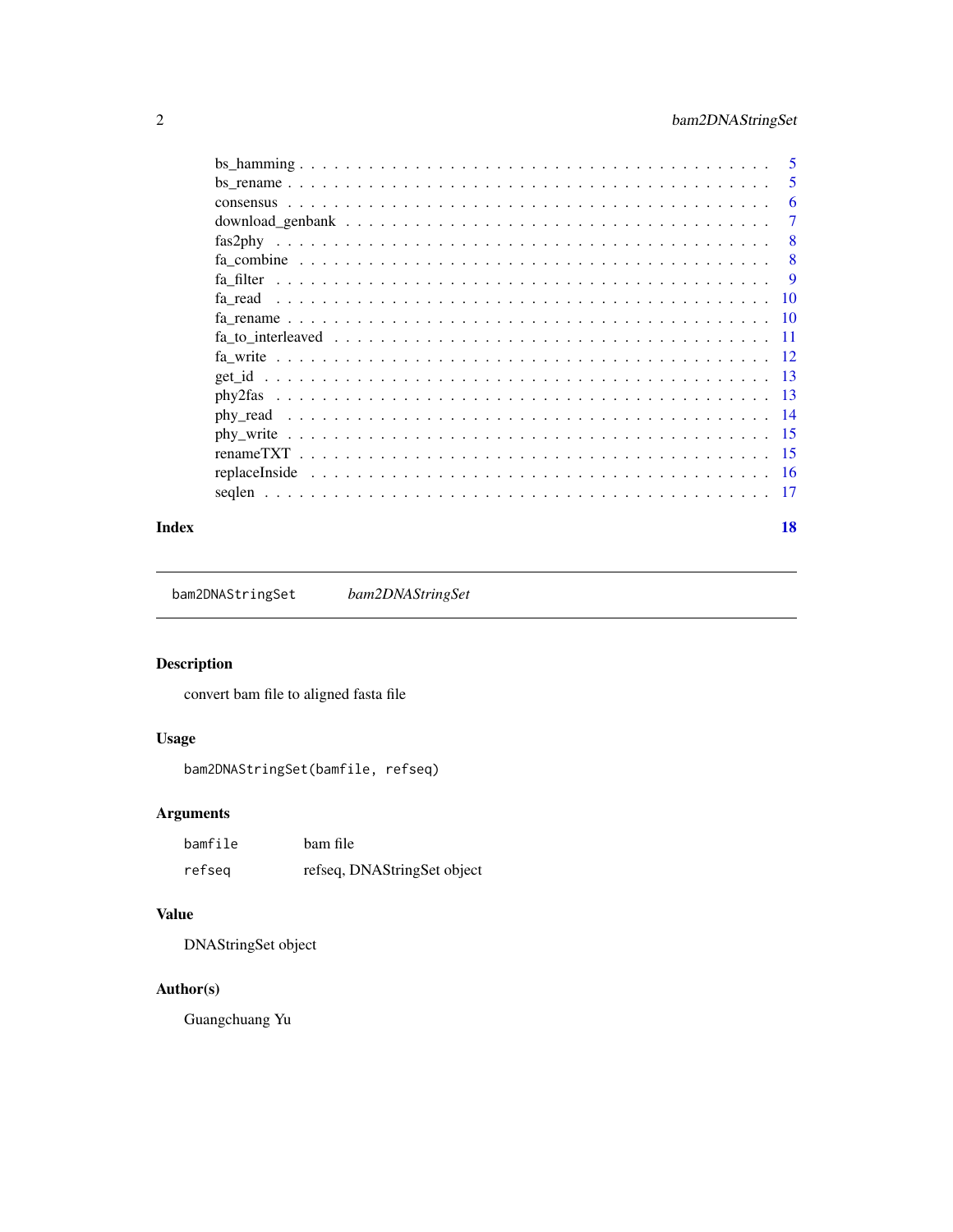<span id="page-2-0"></span>bam2DNAStringSet2 *bam2DNAStringSet2*

## Description

convert bam file to aligned fasta file

## Usage

bam2DNAStringSet2(bamfile, refseq)

#### Arguments

| bamfile | bam file                    |
|---------|-----------------------------|
| refseg  | refseq, DNAStringSet object |

## Value

DNAStringSet object

## Author(s)

Guangchuang Yu

bs\_aln *bs\_aln*

## Description

sequence alignment

#### Usage

 $bs\_aln(x, method = "muscle", ...)$ 

## Arguments

| $\mathsf{x}$ | XStringSet object    |
|--------------|----------------------|
| method       | alignment method     |
| .            | additional parameter |

#### Value

aligned sequences, XStringSet object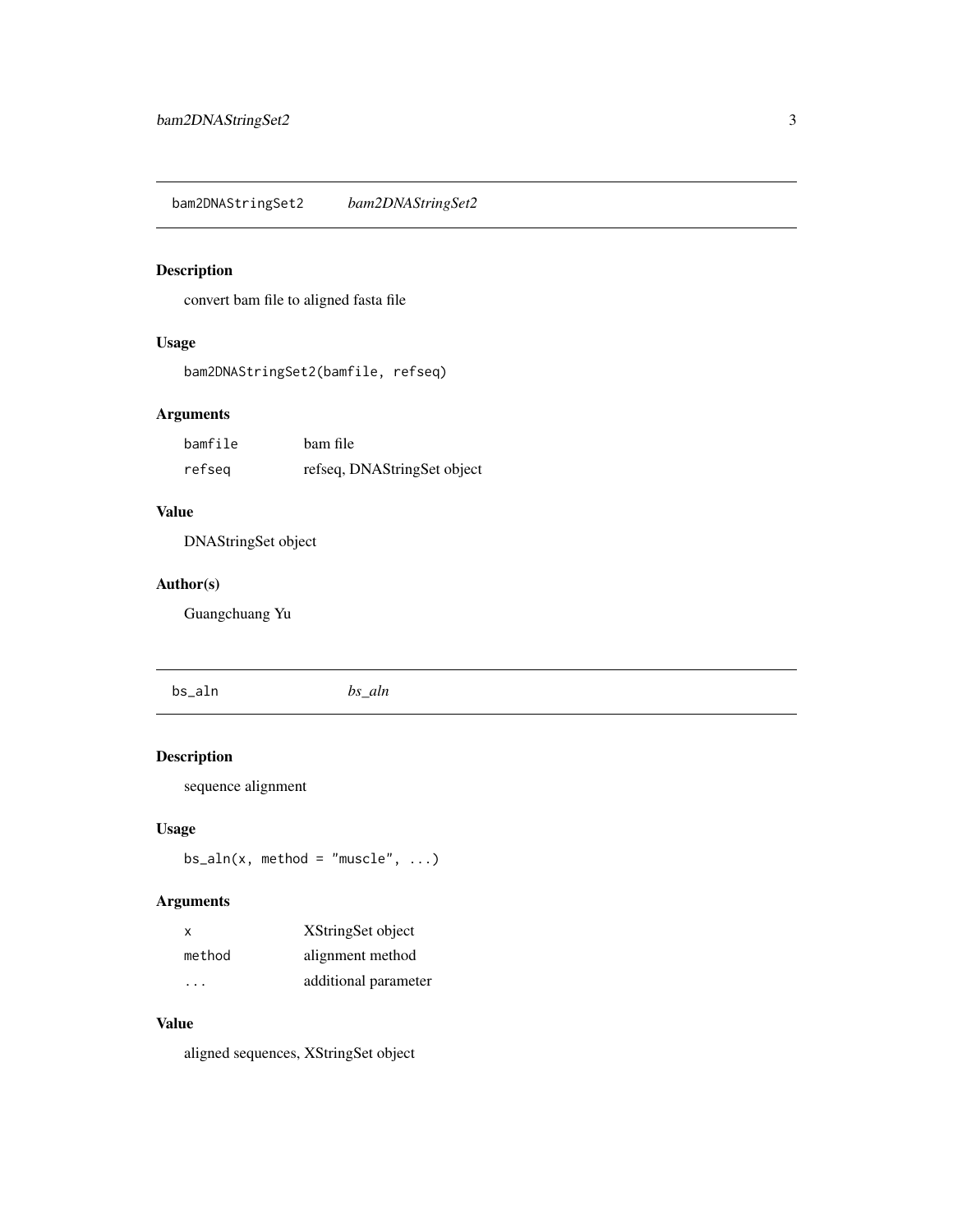#### Author(s)

Guangchuang Yu

#### Examples

```
## Not run:
fa_file <- system.file("extdata/HA.fas", package="seqmagick")
x <- fa_read(fa_file)
bs_aln(x)
```
## End(Not run)

bs\_filter *bs\_filter*

#### Description

biological sequence filter by searching pattern

#### Usage

```
bs_fitter(x, pattern, by = "description", ignore case = FALSE)
```
#### Arguments

| x           | <b>BStringSet object</b>            |
|-------------|-------------------------------------|
| pattern     | keyword for filter                  |
| by          | one of 'description' and 'sequence' |
| ignore.case | logical                             |

#### Value

BStringSet object

#### Author(s)

Guangchuang Yu

#### Examples

```
fa_file <- system.file("extdata/HA.fas", package="seqmagick")
x <- fa_read(fa_file)
bs_filter(x, 'ATGAAAGTAAAA', by='sequence')
```
<span id="page-3-0"></span>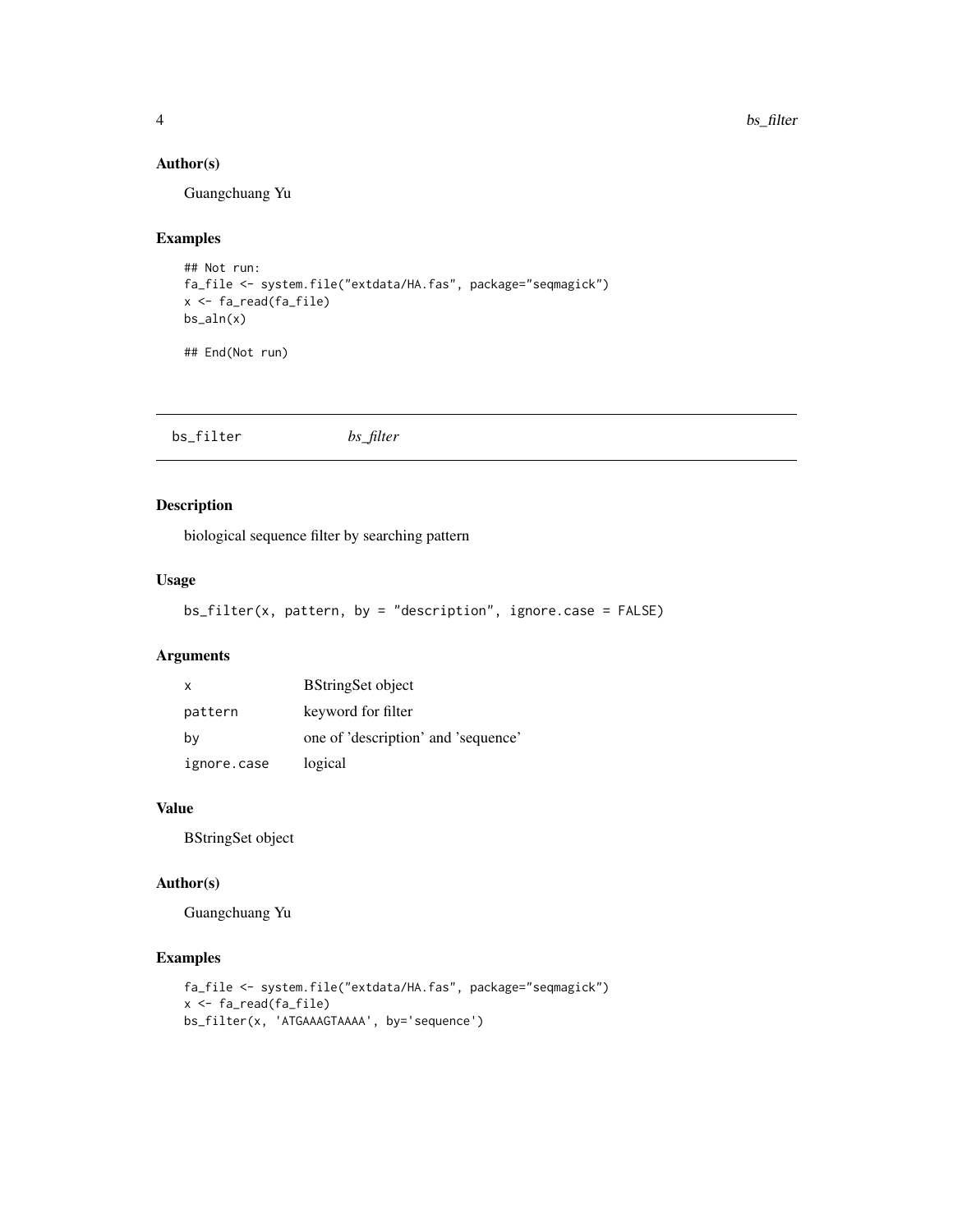<span id="page-4-0"></span>

#### Description

hamming distances of sequences

#### Usage

 $bs_$ -hamming(x, count\_indel = FALSE, ...)

#### Arguments

| x           | <b>BStringSet object</b>   |
|-------------|----------------------------|
| count indel | whether count indel or not |
| .           | additional parameters      |

#### Value

hamming distance

#### Author(s)

Guangchuang Yu

#### Examples

```
## Not run:
fa_file <- system.file("extdata/HA.fas", package="seqmagick")
x <- fa_read(fa_file)
## align first 5 sequences, use `bs_aln(x)` to align all sequences
aln <- bs_aln(x[1:5])
bs_hamming(aln)
## End(Not run)
```
bs\_rename *bs\_rename*

#### Description

rename sequence

#### Usage

bs\_rename(x, mapping, position, sep, mode)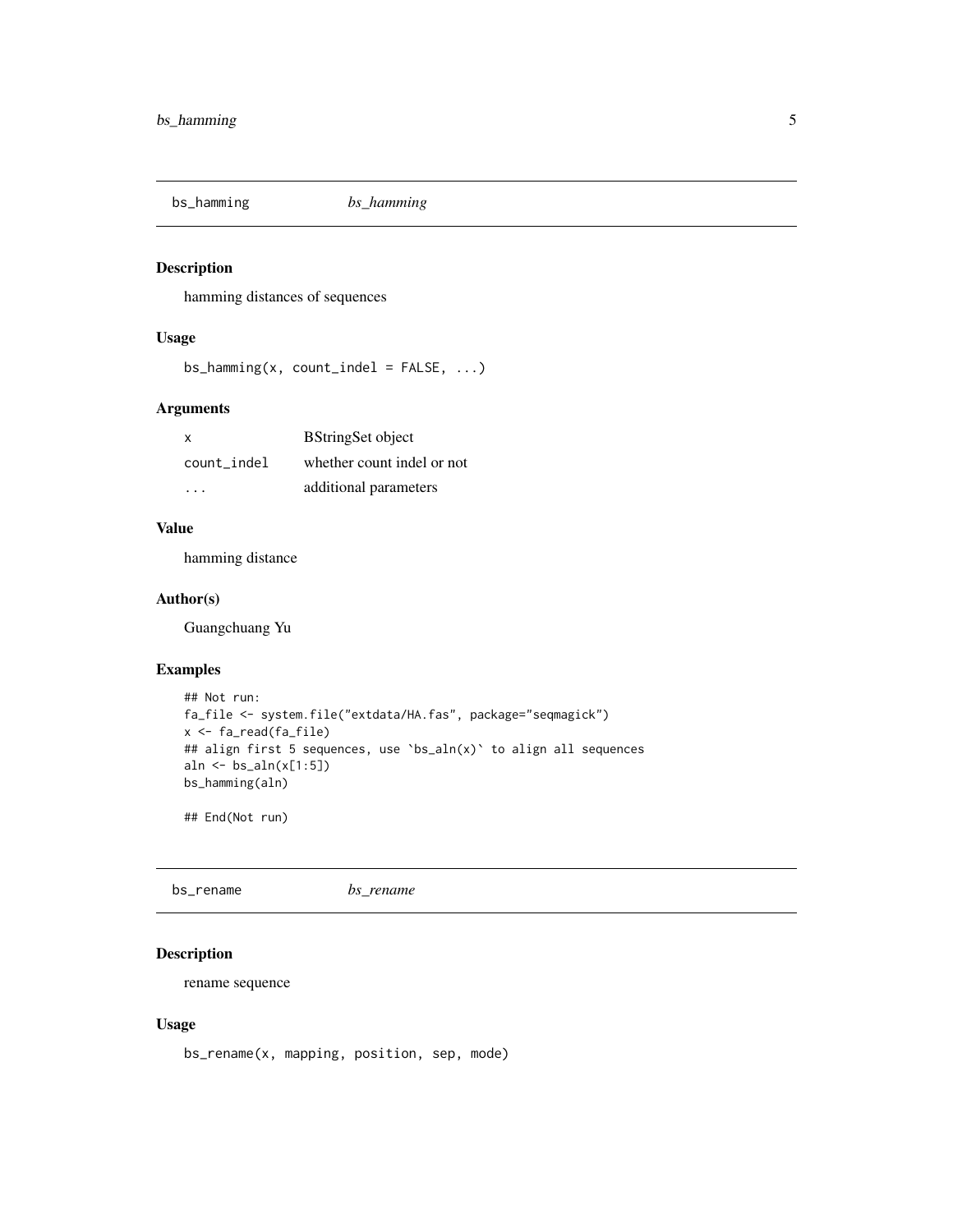#### <span id="page-5-0"></span>6 consensus

## Arguments

| x        | <b>BStringSet object</b>               |
|----------|----------------------------------------|
| mapping  | two column data frame                  |
| position | rename token at specific position      |
| sep      | sepator to divide token                |
| mode     | one of 'replace', 'prefix' or 'suffix' |

## Value

BStringSet

#### Author(s)

Guangchuang Yu

consensus *consensus*

## Description

consensus of aligned sequences consensus of aligned sequences

## Usage

 $consensus(x, type = "DNA")$ 

bs\_consensus(x, type = "DNA",  $r = 1$ )

## Arguments

|      | <b>BStringSet object</b>                                     |
|------|--------------------------------------------------------------|
| type | currently, only DNA supported                                |
|      | if any $NT > r$ , it will be selected as representative base |

## Value

consensus sequence string consensus sequence string

## Author(s)

Guangchuang Yu Guangchuang Yu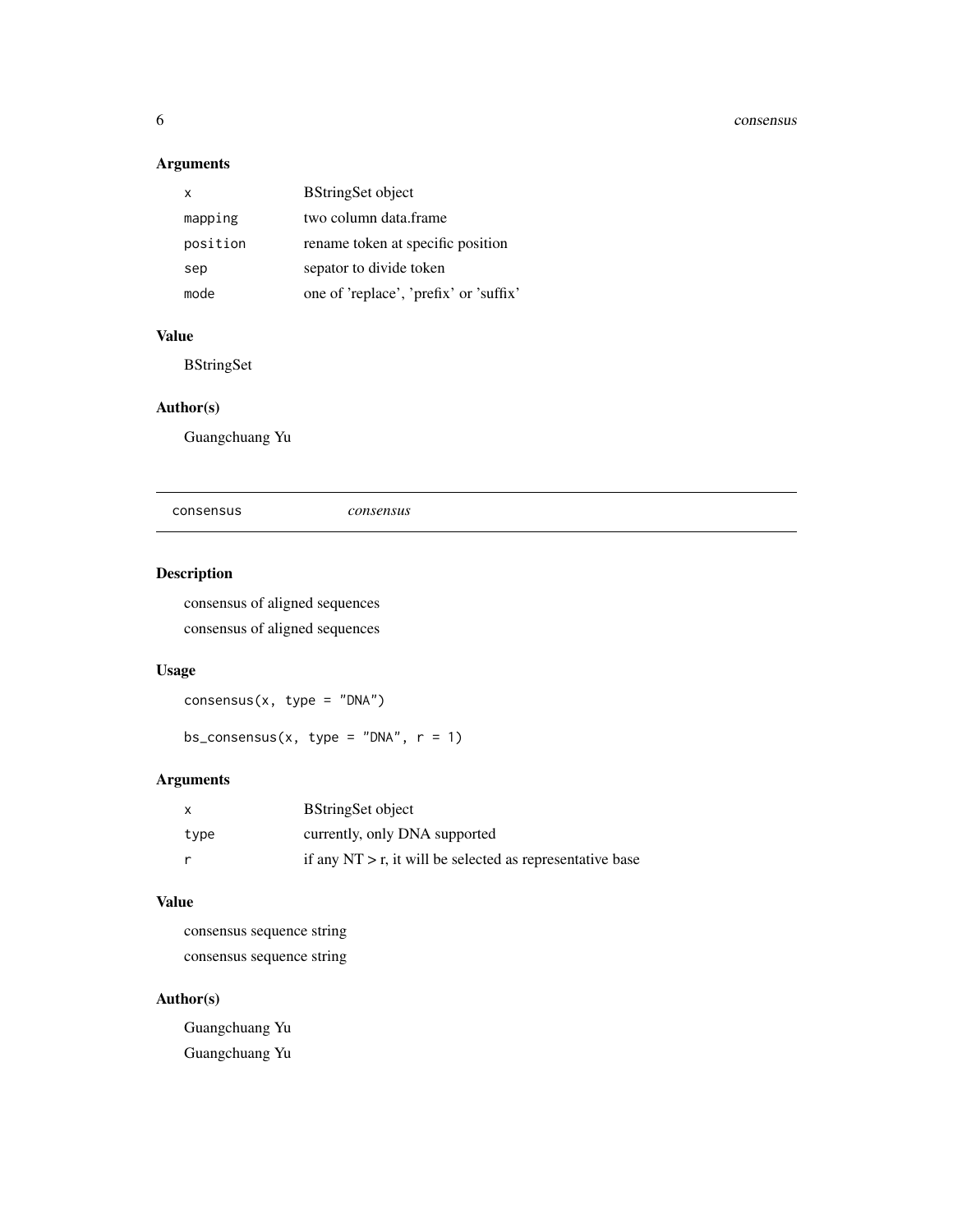#### <span id="page-6-0"></span>download\_genbank 7

#### Examples

```
## Not run:
fa_file <- system.file("extdata/HA.fas", package="seqmagick")
x <- fa_read(fa_file)
## align first 5 sequences, use `bs_aln(x)` to align all sequences
aln \le bs_aln(x[1:5])
## or bs_consensus(aln)
consensus(aln)
```
## End(Not run)

download\_genbank *download\_genbank*

#### Description

download genbank or fasta file by accession number

#### Usage

```
download_genbank(acc, db = "nuccore", format = "genbank", outfile = NULL, ...)
```
#### Arguments

| acc     | accession number(s)                        |
|---------|--------------------------------------------|
| db      | supported db, currently 'nuccore'          |
| format  | one of 'genbank' or 'fasta'                |
| outfile | output file, by default, acc.gb or acc.fa. |
|         | additional parameters for download.file    |

#### Value

output file vector

#### Author(s)

Guangchuang Yu

#### Examples

```
## Not run:
tmpgb <- tempfile(fileext = '.gb')
tmpfa <- tempfile(fileext = '.fa')
download_genbank(acc='AB115403', format='genbank', outfile=tmpgb)
download_genbank(acc='AB115403', format='fasta', outfile=tmpfa)
```
## End(Not run)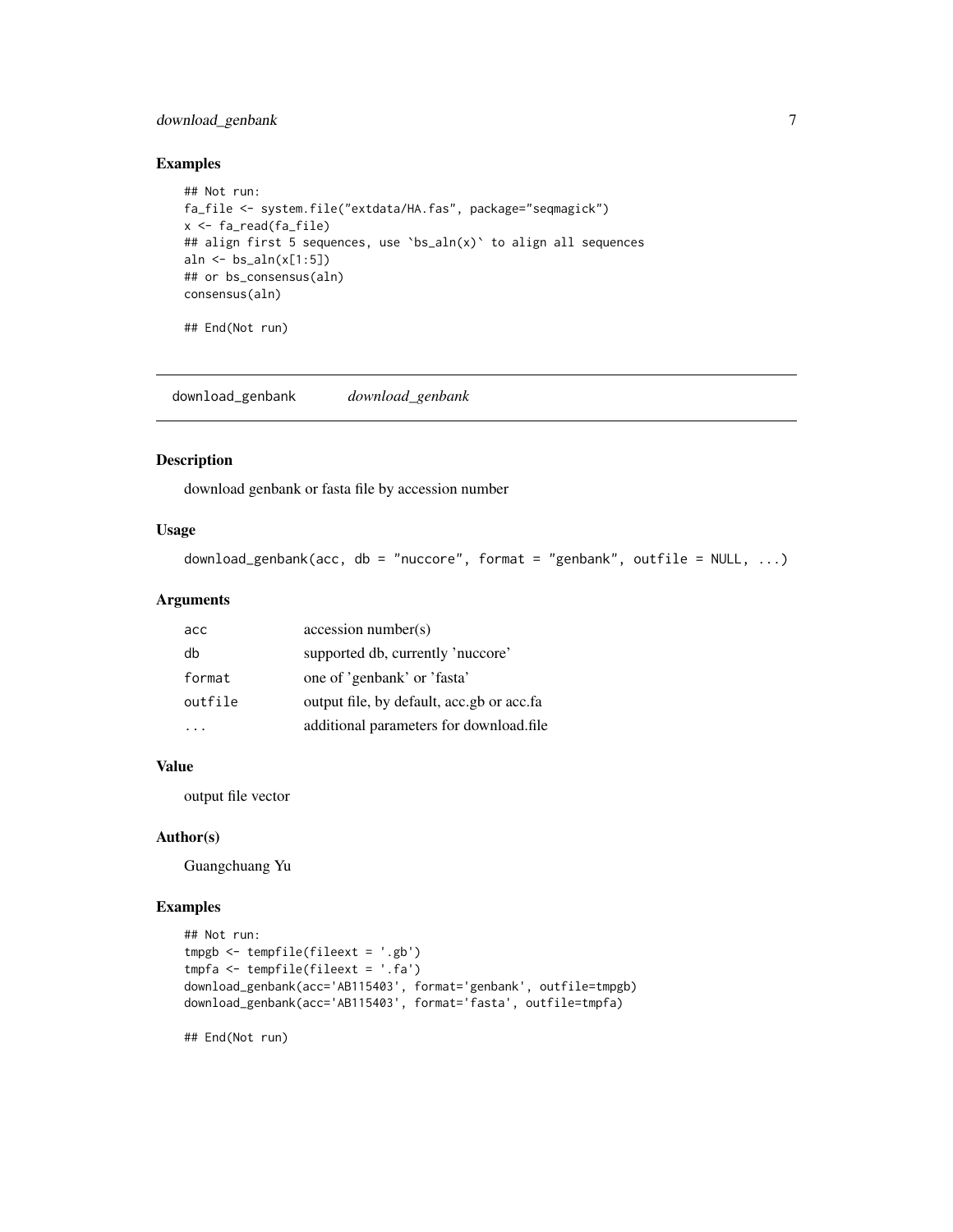<span id="page-7-0"></span>fas2phy *fas2phy*

#### Description

convert fasta (aligned sequences) to phylip format

## Usage

```
fas2phy(fasfile, outfile = "out.phy", type = "sequential")
```
#### Arguments

| fasfile | aligned sequences in fasta format |
|---------|-----------------------------------|
| outfile | output file                       |
| type    | one of interleaved and sequential |

#### Value

None

## Author(s)

Guangchuang Yu fa\_file <- system.file("extdata/HA.fas", package="seqmagick") phy\_file <- tempfile(fileext = ".phy") fas2phy(fa\_file, phy\_file)

fa\_combine *fa\_combine*

#### Description

combine 2 fasta files into 1

#### Usage

```
fa_combine(file1, file2, outfile = NULL, type = "interleaved")
```
#### Arguments

| file1   | fasta file 1                      |
|---------|-----------------------------------|
| file2   | fasta file 2                      |
| outfile | output file                       |
| type    | one of interleaved and sequential |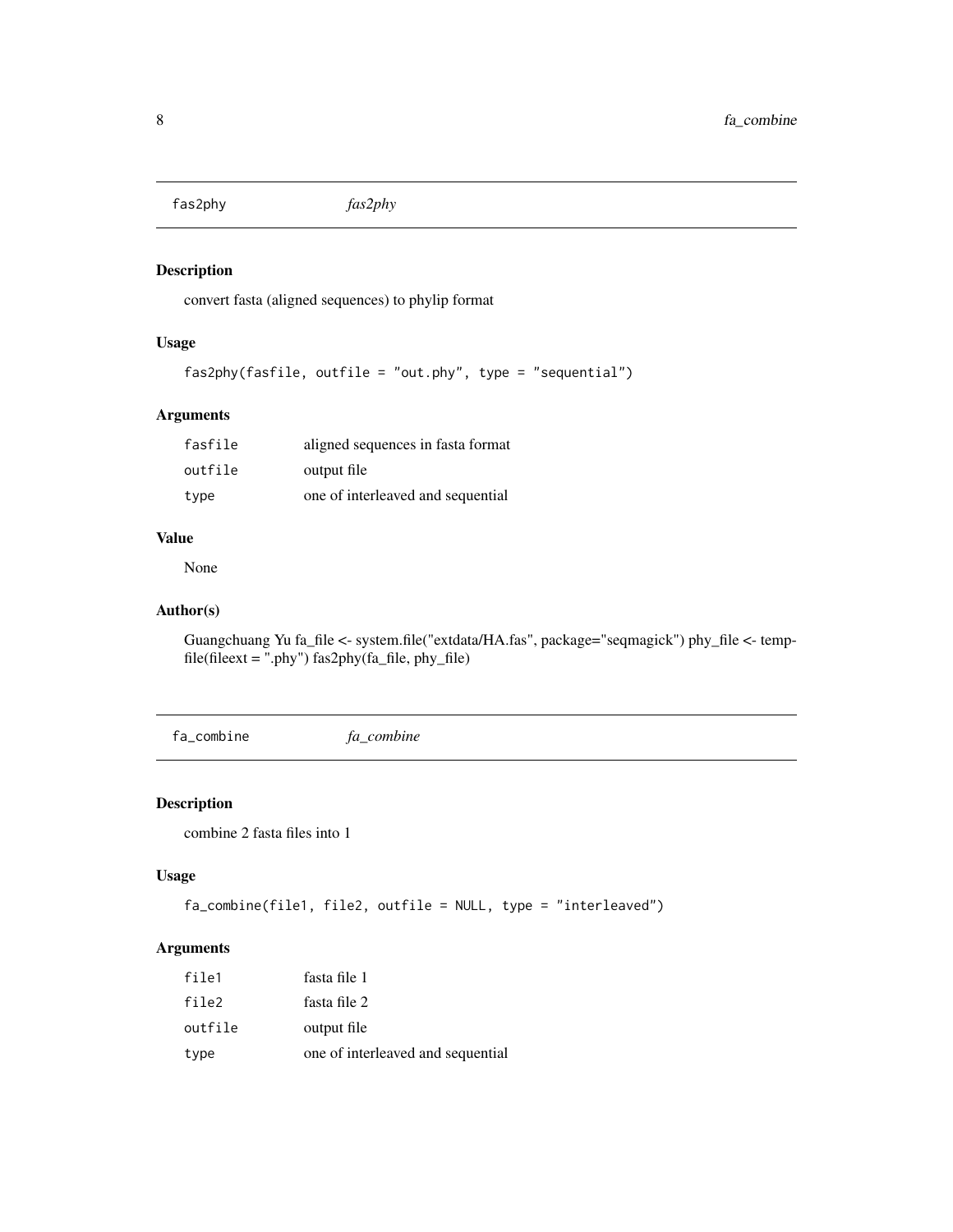<span id="page-8-0"></span>fa\_filter 9

## Value

**BStringSet** 

#### Author(s)

Guangchuang Yu

### Examples

```
fa_file <- system.file("extdata/HA.fas", package="seqmagick")
x <- fa_read(fa_file)
fa1 <- tempfile(fileext=".fa")
fa2 <- tempfile(fileext=".fa")
fa_write(x[1:5], fa1)
fa_write(x[6:10], fa2)
fa_combine(fa1, fa2)
```
fa\_filter *fa\_filter*

## Description

fasta filter by searching pattern

#### Usage

```
fa_filter(
  fasfile,
 pattern,
 by = "description",
  ignore.case = FALSE,
 outfile = NULL,
  type = "interleaved"
)
```
#### Arguments

| fasfile     | input fasta file                      |
|-------------|---------------------------------------|
| pattern     | keyword for filter                    |
| by          | one of 'description' and 'sequence'   |
| ignore.case | logical                               |
| outfile     | output file                           |
| type        | one of 'interleaved' and 'sequential' |

#### Value

BStringSet object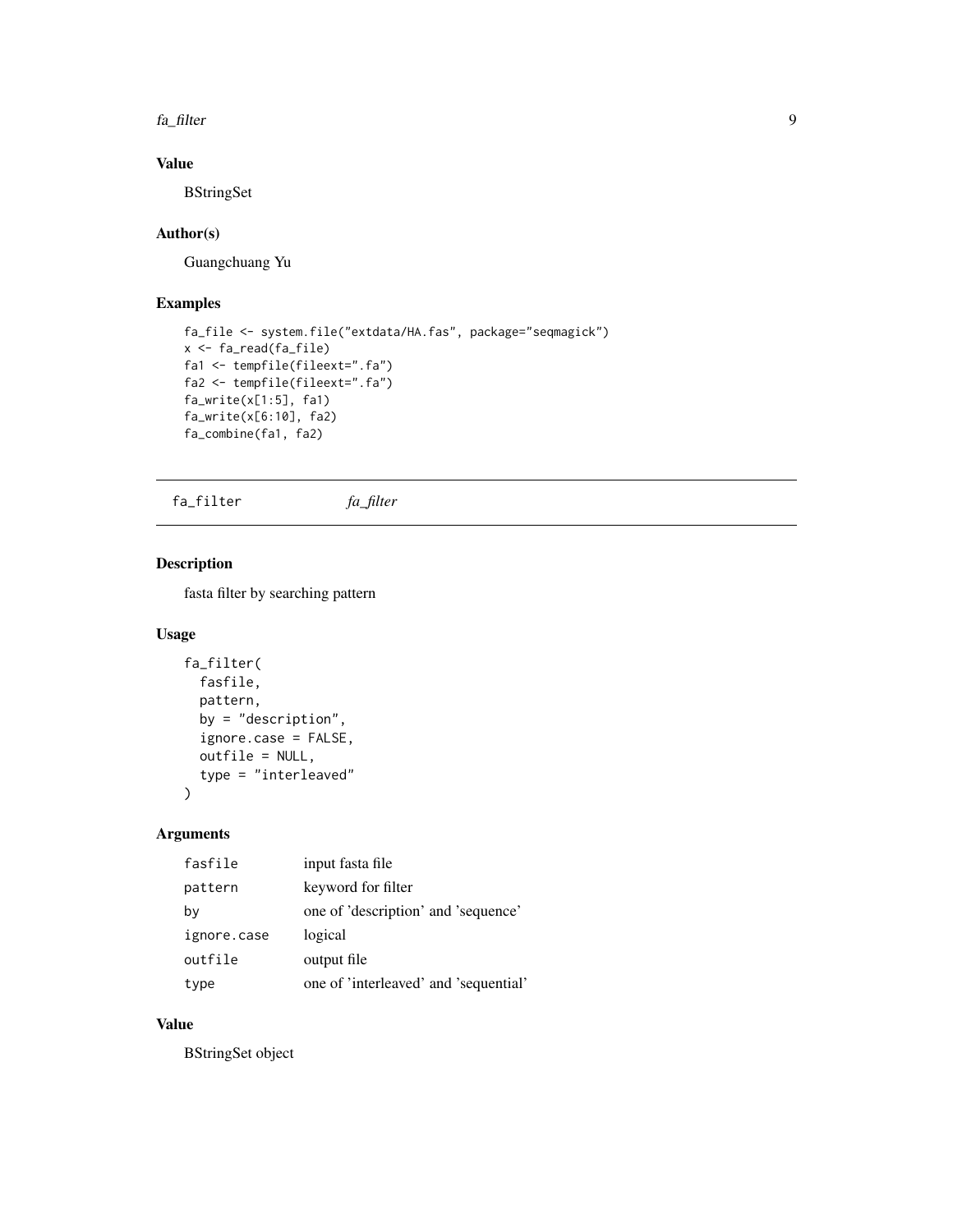## <span id="page-9-0"></span>Author(s)

Guangchuang Yu

fa\_read *fa\_read*

## Description

read fasta file

#### Usage

fa\_read(file, type = "auto")

#### Arguments

| file | fasta file                                     |
|------|------------------------------------------------|
| type | one of 'DNA', 'RNA', 'AA', 'unknown' or 'auto' |

#### Value

BStringSet object

#### Author(s)

Guangchuang Yu

#### Examples

```
fa_file <- system.file("extdata/HA.fas", package="seqmagick")
fa_read(fa_file)
```
fa\_rename *fa\_rename*

#### Description

rename fasta sequence name

#### Usage

fa\_rename(fasfile, mapping\_file, position, sep, mode, outfile)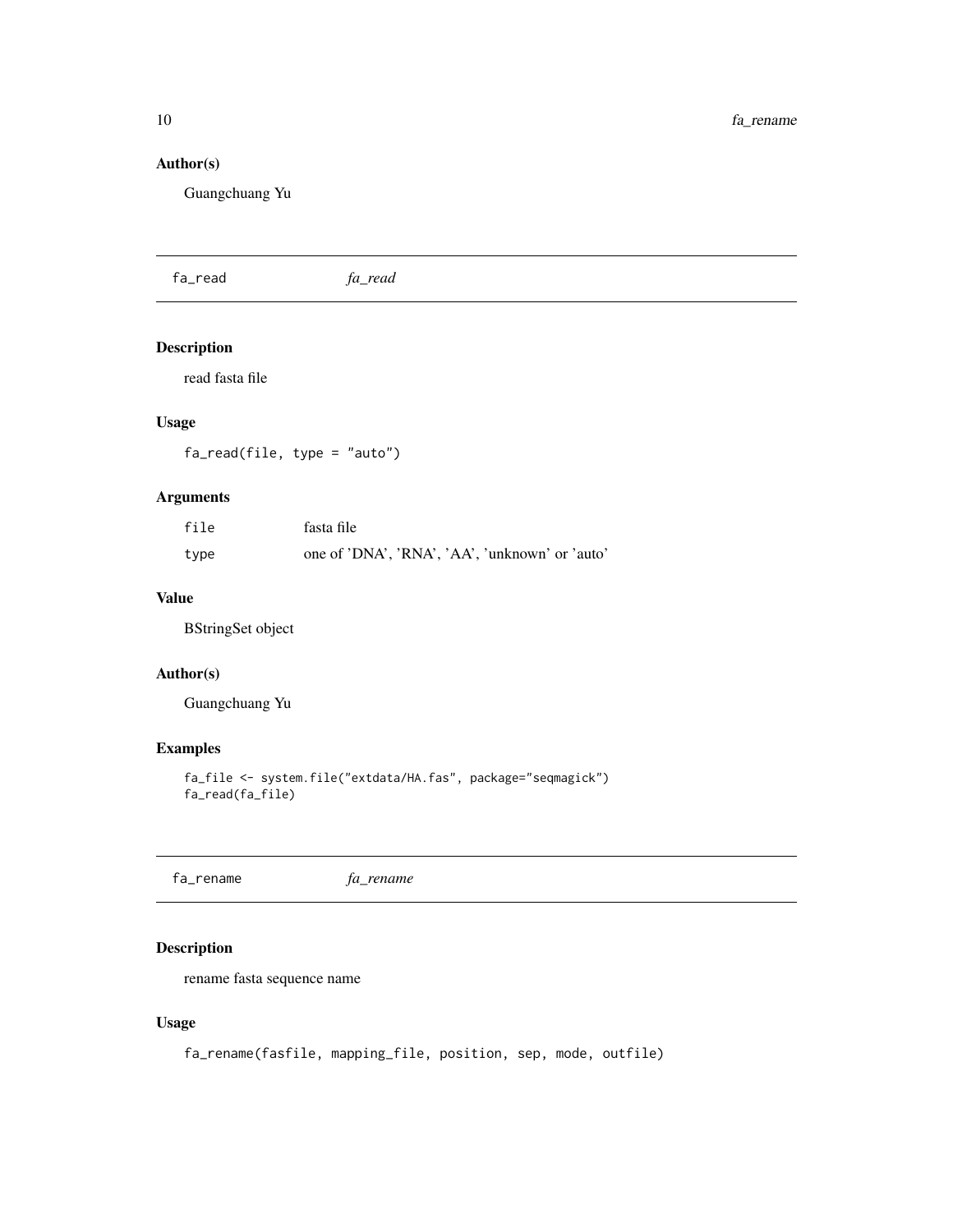#### <span id="page-10-0"></span>fa\_to\_interleaved 11

## Arguments

| fasfile      | fasta file                             |
|--------------|----------------------------------------|
| mapping_file | mapping file                           |
| position     | rename token at specific position      |
| sep          | sepator to divide token                |
| mode         | one of 'replace', 'prefix' or 'suffix' |
| outfile      | output file                            |

#### Value

BStringSet object

#### Author(s)

Guangchuang Yu

fa\_to\_interleaved *fa\_to\_interleaved*

#### Description

convert fasta file to interleaved format convert fasta file to sequential format

### Usage

fa\_to\_interleaved(file, outfile)

fa\_to\_sequential(file, outfile)

## Arguments

| file    | fasta file  |
|---------|-------------|
| outfile | output file |

## Value

None None

#### Author(s)

Guangchuang Yu Guangchuang Yu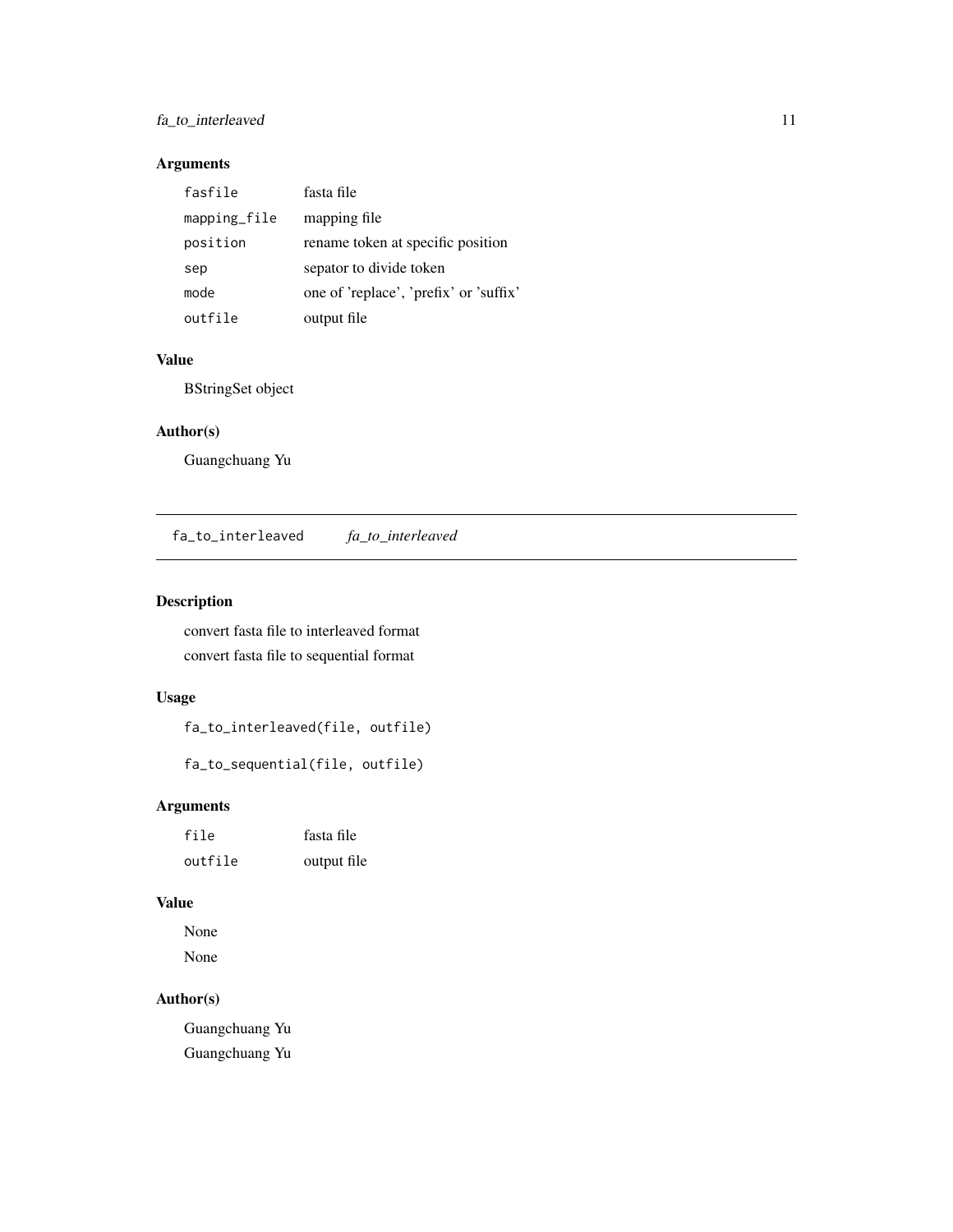#### Examples

```
fa_file <- system.file("extdata/HA.fas", package="seqmagick")
fa1 <- tempfile(fileext = '.fa')
fa2 <- tempfile(fileext = '.fa')
fa_to_interleaved(fa_file, fa1)
fa_to_sequential(fa_file, fa2)
```
fa\_write *fa\_write*

#### Description

write fasta file

#### Usage

fa\_write(x, outfile, type = "interleaved")

#### Arguments

| $\mathsf{x}$ | XStringSet object                 |
|--------------|-----------------------------------|
| outfile      | output file                       |
| type         | one of interleaved and sequential |

#### Value

None

## Author(s)

Guangchuang Yu

## References

<http://evolution.genetics.washington.edu/phylip/doc/sequence.html>

#### Examples

```
phy_file <- system.file("extdata/HA.phy", package="seqmagick")
x <- phy_read(phy_file)
fa_file <- tempfile(fileext = '.fas')
fa_write(x, fa_file)
```
<span id="page-11-0"></span>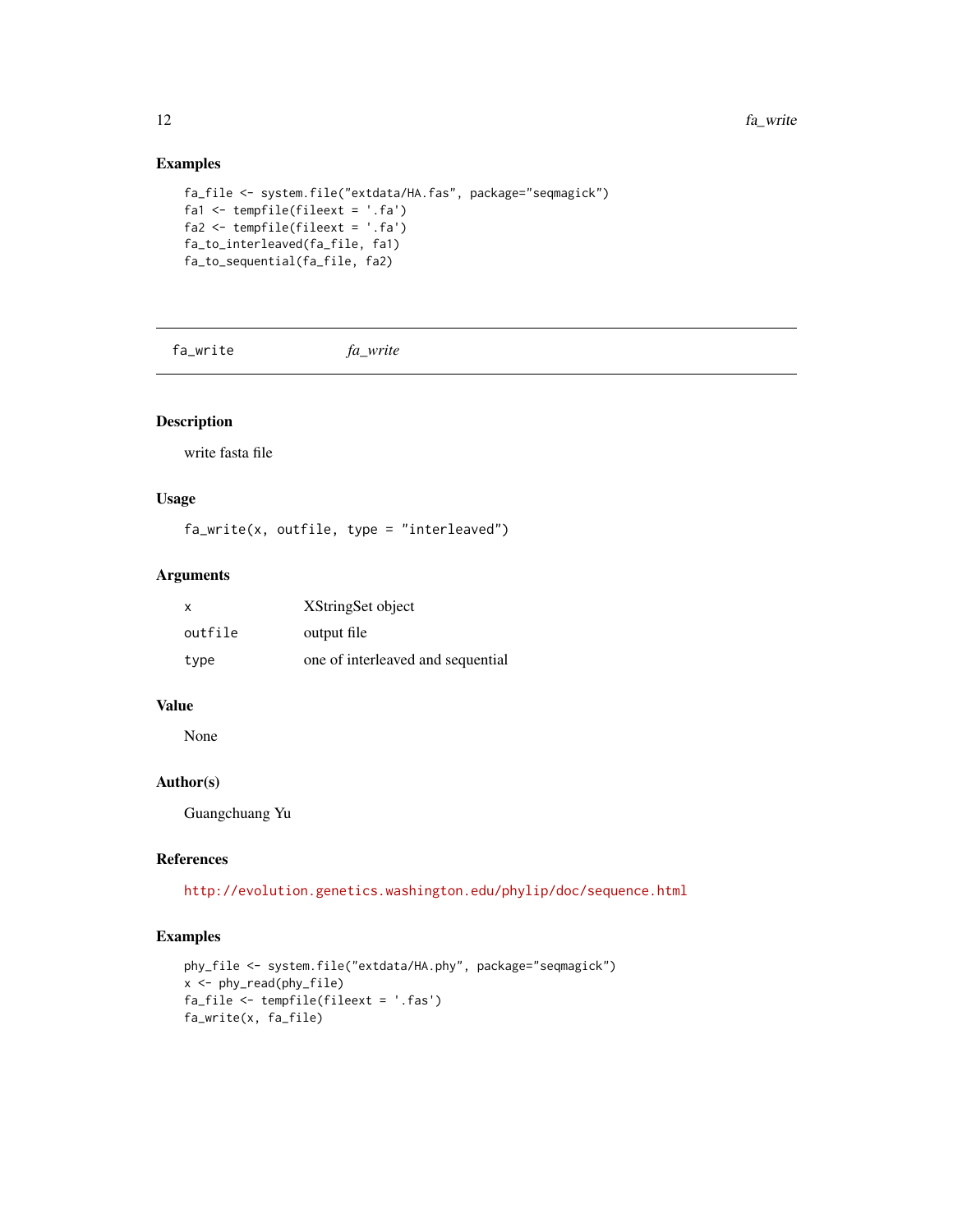<span id="page-12-0"></span>get\_id *get\_id*

#### Description

get id at specific position

#### Usage

 $get_id(x, sep = " " , position)$ 

#### Arguments

| х        | sequence description line |
|----------|---------------------------|
| sep      | separator to split x      |
| position | id position               |

## Value

id

#### Author(s)

Guangchuang Yu

#### Examples

fa\_file <- system.file("extdata/HA.fas", package="seqmagick") x <- fa\_read(fa\_file)  $get_id(name(x)[1:5], sep = " " , position=1)$ 

```
phy2fas phy2fas
```
## Description

convert phylip file to fasta file

#### Usage

phy2fas(phyfile, outfile = "out.fas", type = "interleaved")

## Arguments

| phyfile | phylip file                       |
|---------|-----------------------------------|
| outfile | output file                       |
| type    | one of interleaved and sequential |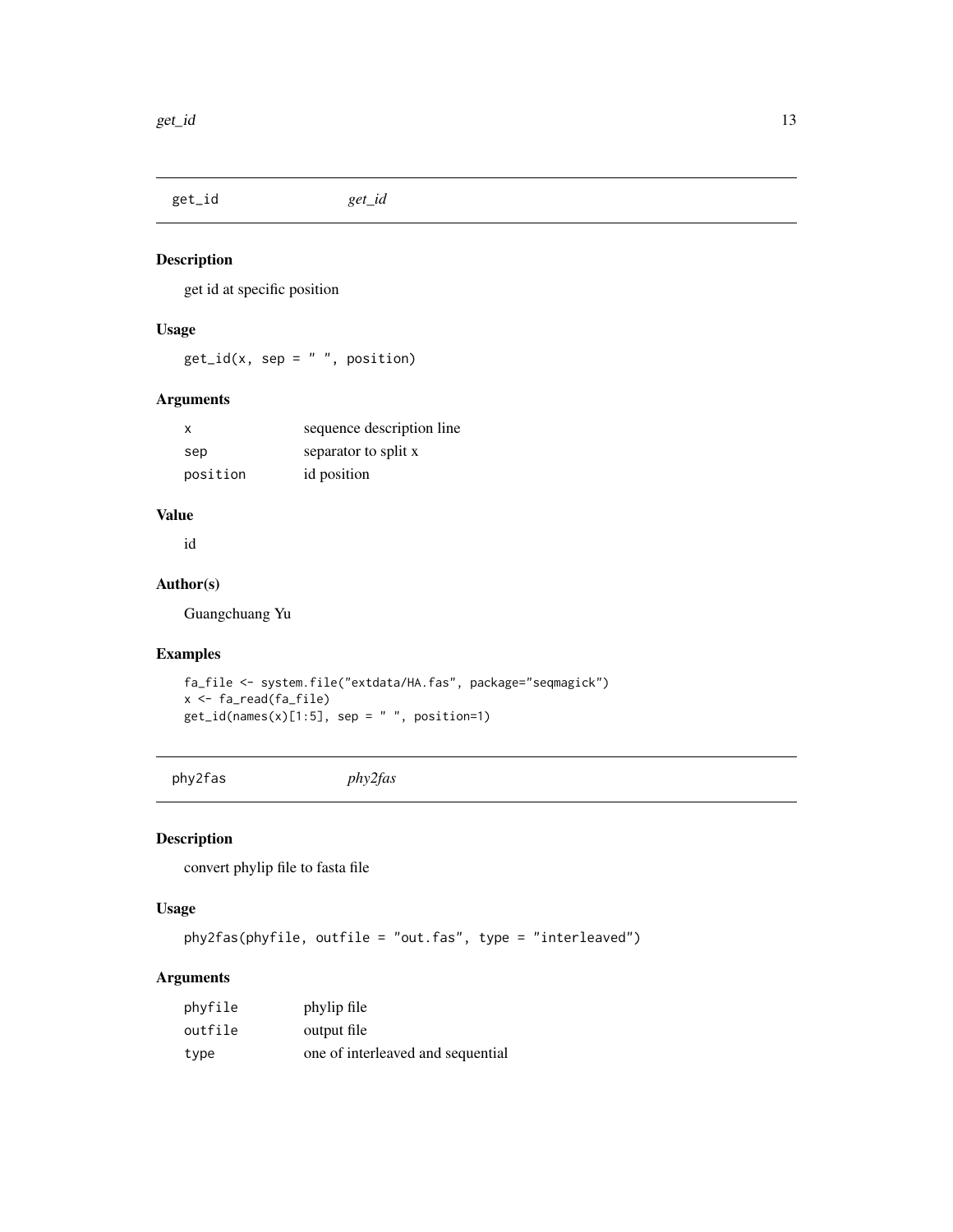#### Value

None

#### Author(s)

Guangchuang Yu

#### Examples

```
phy_file <- system.file("extdata/HA.phy", package="seqmagick")
fa_file <- tempfile(fileext = '.fas')
phy2fas(phy_file, fa_file)
```
phy\_read *phy\_read*

#### Description

read aligned sequences in phylip format

#### Usage

phy\_read(file)

#### Arguments

file phylip file

#### Value

BStringSet object

#### Author(s)

Guangchuang Yu

#### Examples

```
phy_file <- system.file("extdata/HA.phy", package="seqmagick")
phy_read(phy_file)
```
<span id="page-13-0"></span>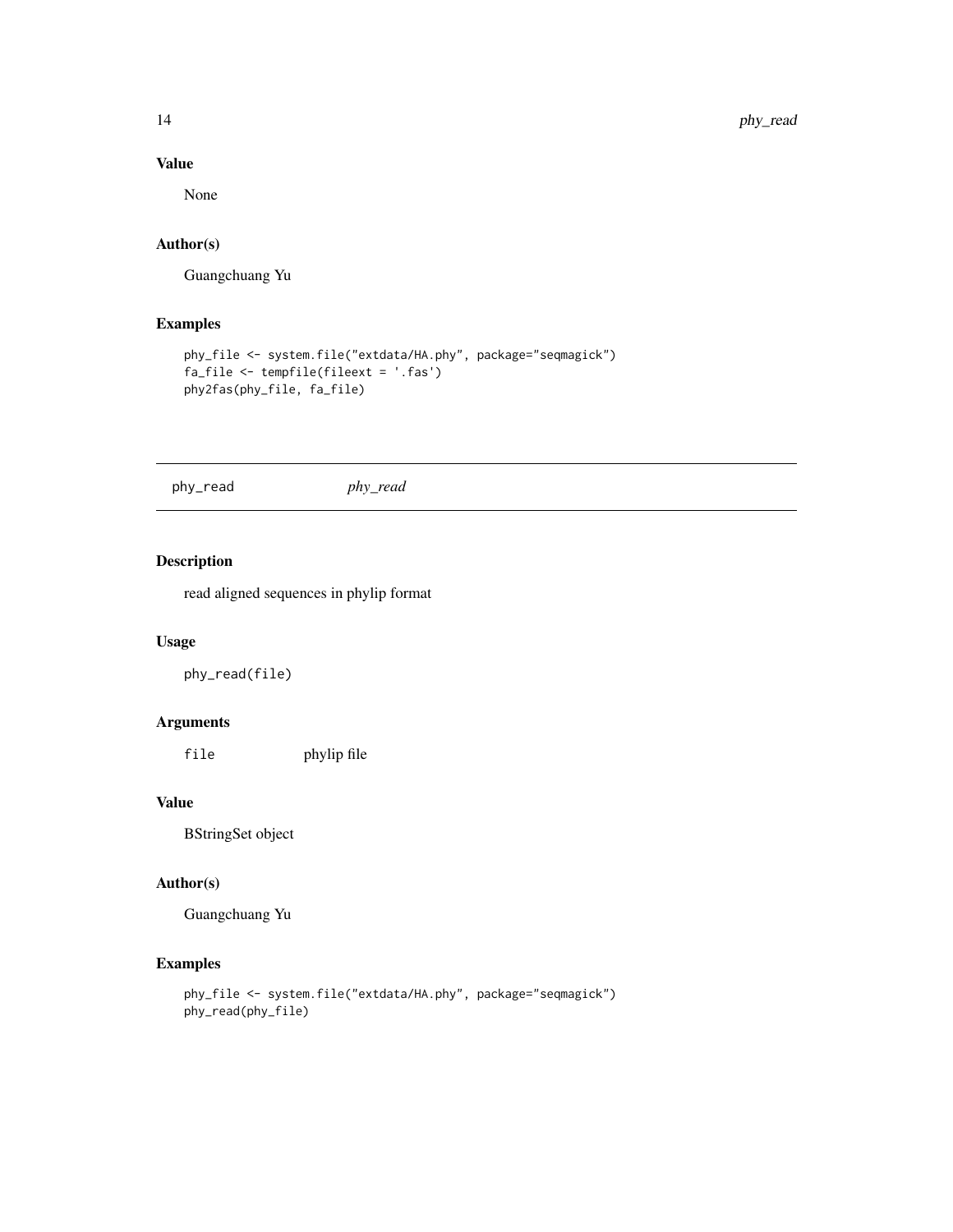<span id="page-14-0"></span>phy\_write *phy\_write*

#### Description

write phylip file

## Usage

phy\_write(x, outfile, type = "sequential")

#### Arguments

| $\boldsymbol{\mathsf{x}}$ | XStringSet object                 |
|---------------------------|-----------------------------------|
| outfile                   | output file                       |
| type                      | one of interleaved and sequential |

#### Value

None

#### Author(s)

Guangchuang Yu

#### Examples

```
## Not run:
fa_file <- system.file("extdata/HA.fas", package="seqmagick")
x <- fa_read(fa_file)
aln \leftarrow bs_aln(x[1:5])
phy_file <- tempfile(fileext = '.phy')
phy_write(aln, phy_file)
```
## End(Not run)

renameTXT *renameTXT*

#### Description

rename txt file (eg Description line of fasta file) according to first token (eg accession number)

#### Usage

```
renameTXT(txt_file, name_file, sep = "_", split = TRUE)
```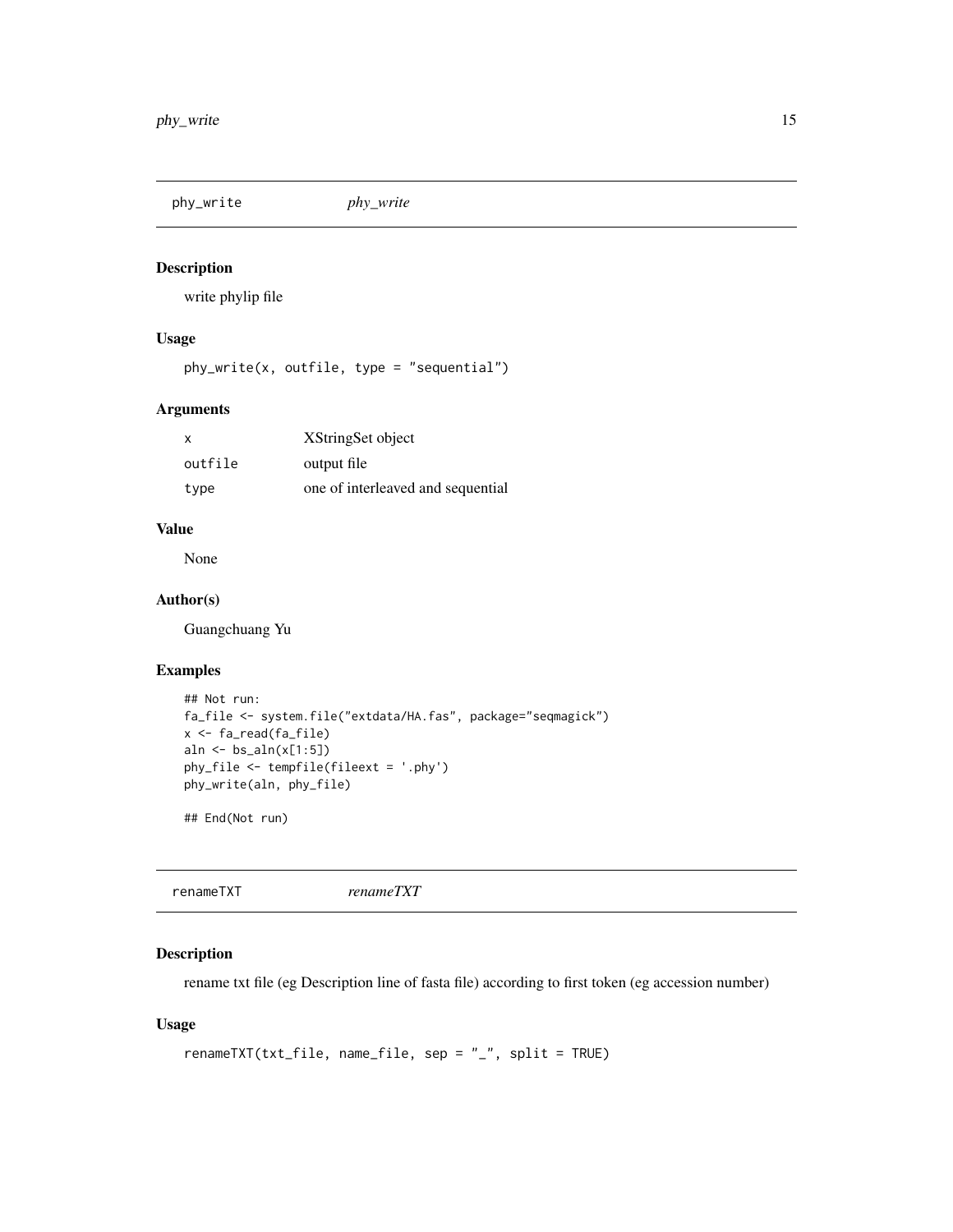#### Arguments

| txt_file  | txt file                     |
|-----------|------------------------------|
| name_file | name file                    |
| sep       | separator                    |
| split     | logical, split result or not |

#### Value

None

#### Author(s)

Guangchuang Yu

replaceInside *replaceInside*

## Description

replace character for example from '-' to 'N' of fasta sequence that only applied inside sequence any '-' character at start/end of the sequence (aligned seqs may contains '-' at prefix/suffix) will not be replaced

#### Usage

```
replaceInside(fasfile, from = "-", to = "N", outfile = NULL)
```
## Arguments

| fasfile | fasta file                               |
|---------|------------------------------------------|
| from    | character to be replaced, '-' by default |
| to      | replace 'from' to 'to', 'N' by default   |
| outfile | output file                              |

#### Value

DNAStringSet

#### Author(s)

Guangchuang Yu

<span id="page-15-0"></span>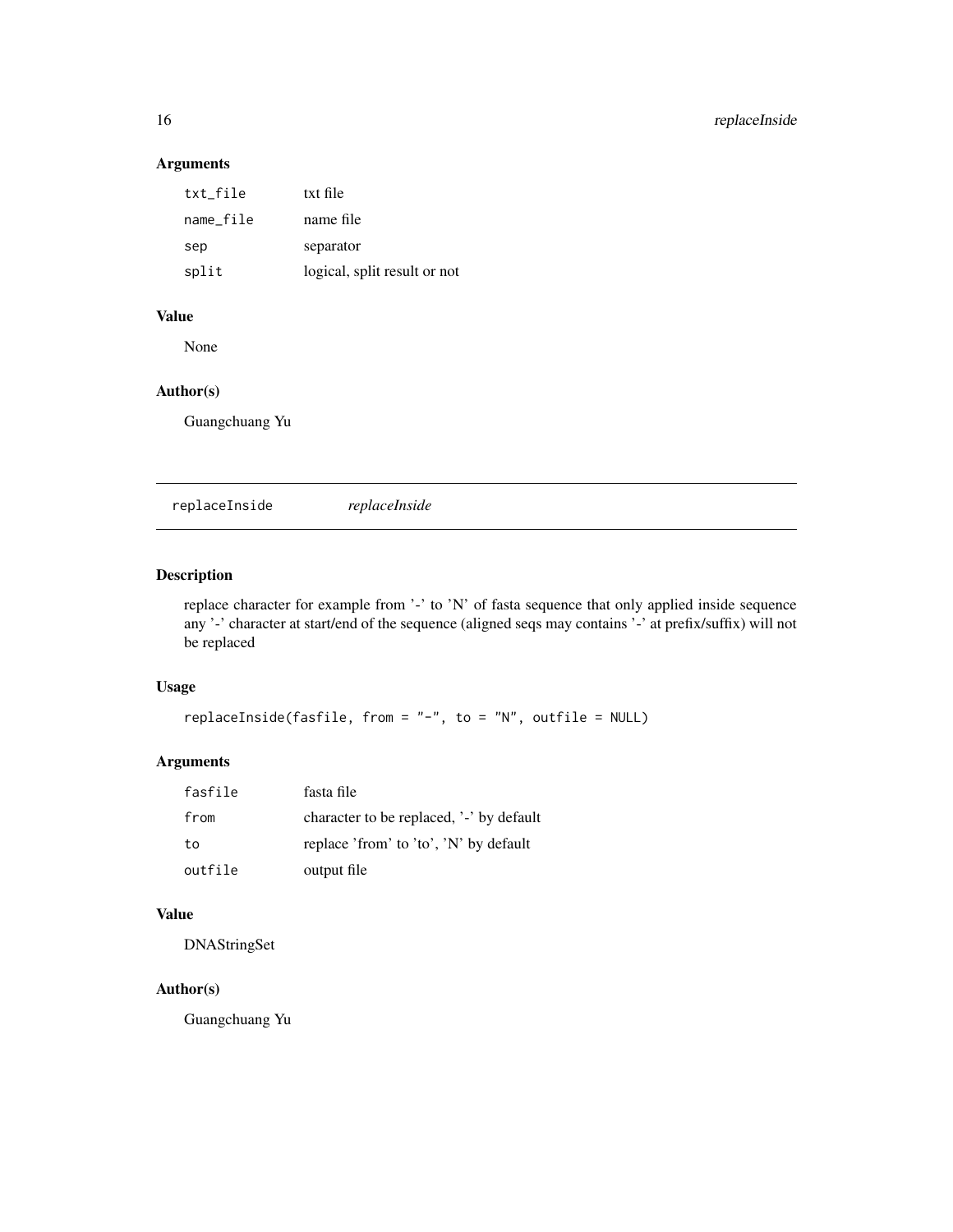<span id="page-16-0"></span>seqlen *seqlen*

## Description

sequence length

## Usage

seqlen(fasfile)

## Arguments

fasfile fasta file

## Value

numeric vector

## Author(s)

Guangchuang Yu